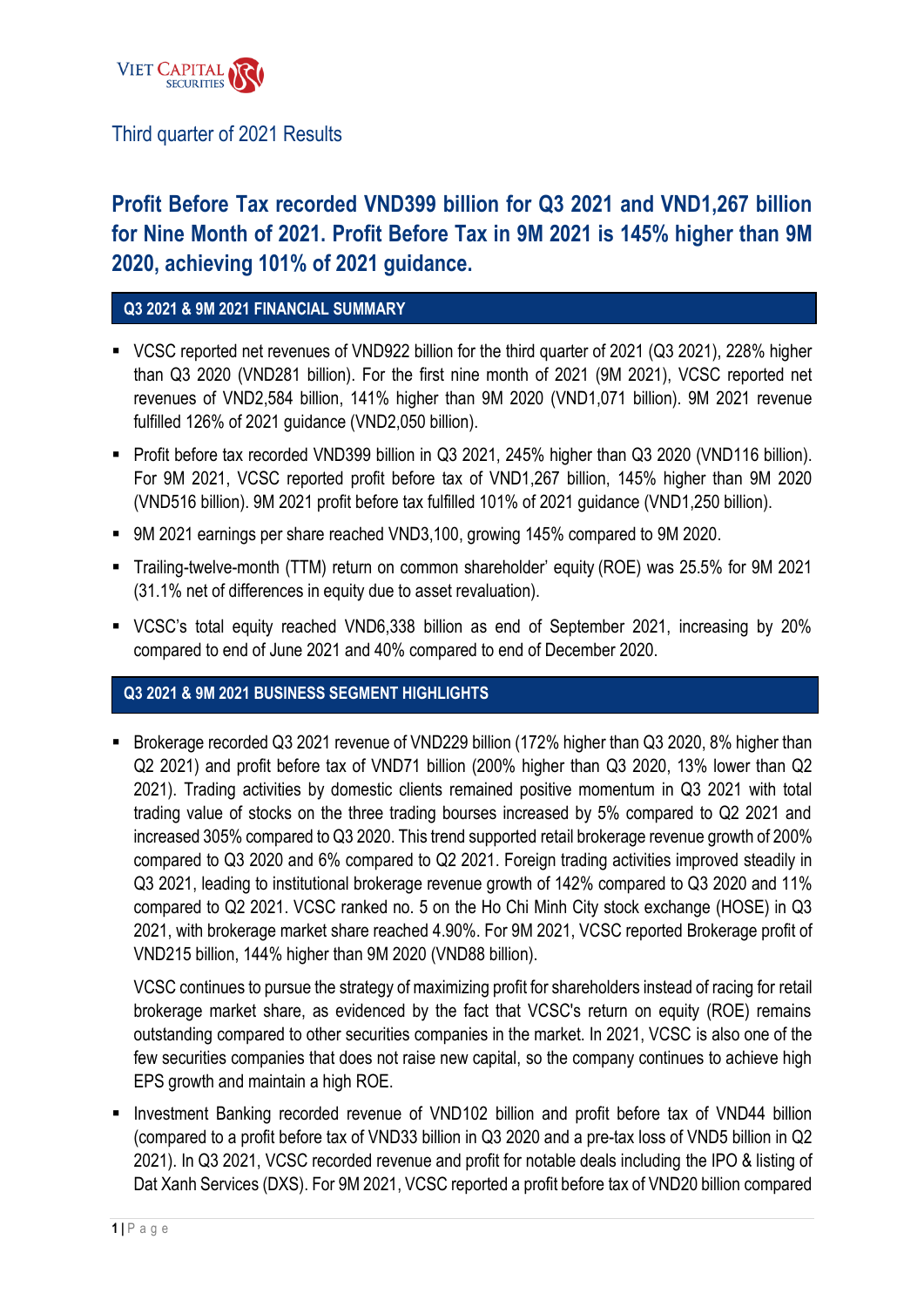

to a profit before tax of VND35 billion in 9M 2020 for Investment Banking. During 9M 2021 VCSC's Investment Banking team was focusing on finalizing notable advisory deals including but not limited to the sale of 49% charter capital of FE Credit to Sumitomo Mitsui Banking Corporation (SMBC). Revenue has yet to be recognized for the aforementioned deal in 9M 2021 accounts as the deal had not yet fully completed in Q3 2021.

- Investment recorded revenue of VND433 billion in Q3 2021 (368% higher than Q3 2020, 18% lower than Q2 2021) and profit before tax of VND251 billion (529% higher than Q3 2020, 34% lower than Q2 2021). In Q3 2021, VCSC reduced its holdings mostly in TCB, VPB and DGC. For 9M 2021, VCSC reported Investment profit of VND879 billion, 179% higher than 9M 2020 (VND314 billion).
- Margin Lending recorded revenue of VND158 billion in Q3 2021 (166% higher than Q3 2020, 14% higher than Q2 2021) and profit before tax of VND32 billion (67% higher than Q3 2020, 29% lower than Q2 2021). VCSC's margin lending balance as end of September 2021 reached VND6,449 billion, increasing by 16% compared to end of June 2021 and 66% compared to end of December 2020.

## **9M 2021 FINANCIAL POSITION HIGHLIGHTS**

- VCSC's debts totalled VND6,333 billion as end of September 2021, increasing by 15% compared to end of June 2021 and 88% compared to end of December 2020. All the debts remained short-term and were mainly used to fund margin lending activities.
- VCSC's debt to equity ratio stood low at 99.9% at end of September 2021.

## **NOTABLE CORPORATE ACTIONS IN 9M 2021**

- In April 2021, VCSC paid the second and final FY2020 cash dividend interim of VND2,000/share (FY2020 total cash dividend is VND3,000/share).
- In May 2021, VCSC issued 900,000 ESOP shares (equivalent to 0.5% total outstanding shares in May).
- In June 2021, VCSC completed 1:1 bonus share issuance (equivalent to 166.5 million new shares). At end of September 2021, VCSC's total outstanding shares are 333.0 million shares.

VCSC continues to pursue a conservative accounting policy when profits from the revaluation of some of the company's long-term investments are recognized in equity instead of directly reflecting on operating profit. Therefore, provided that the market does not have major fluctuations in the remaining months of 2021, VCSC expects that the company's business results in Q4 2021 will not experience abnormal changes.

The above results of VCSC come from the company's persistent focus on the interests of VCSC's customers, shareholders, and investors, which will continue to be the guideline for VCSC's activities in the future.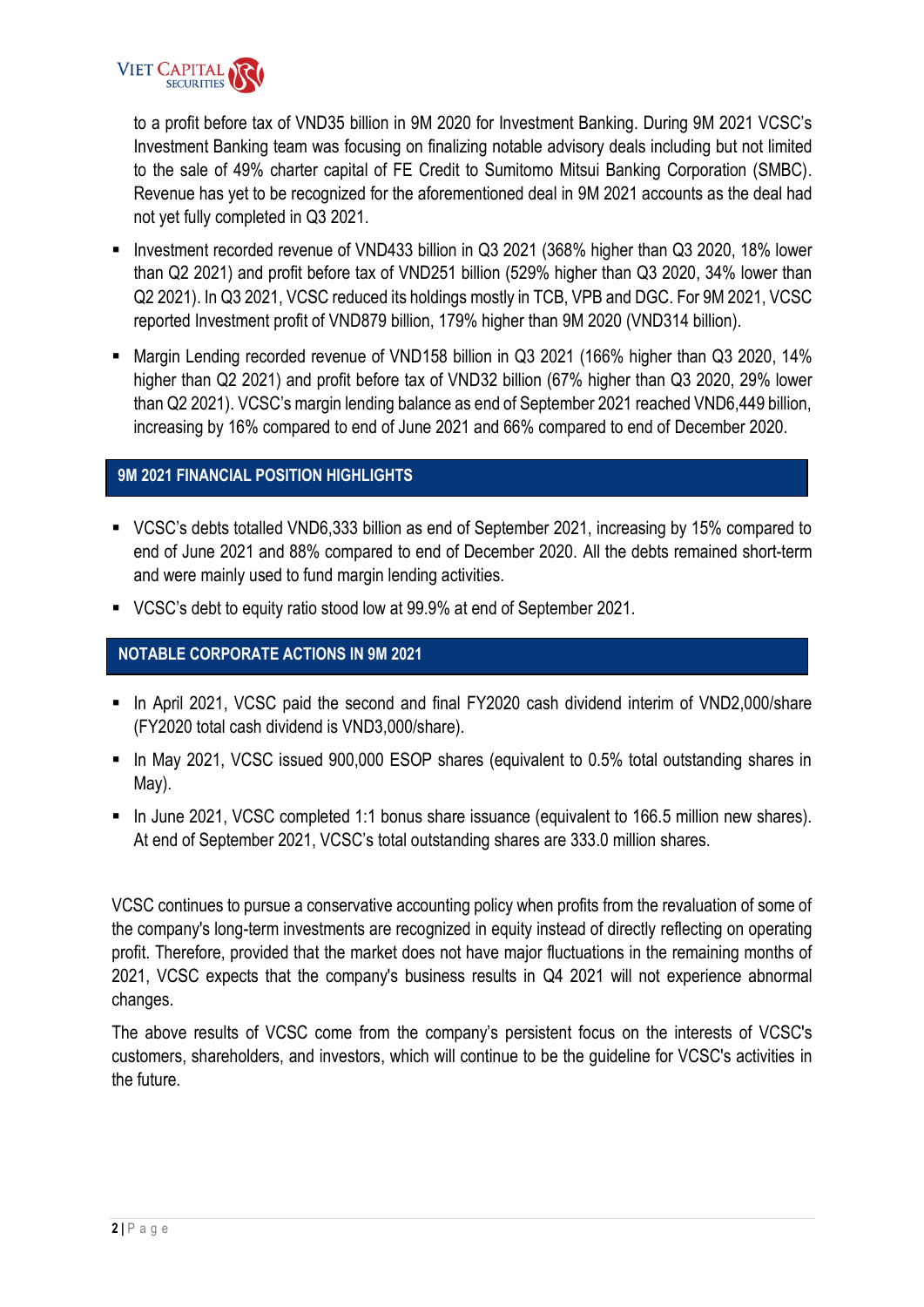

## **2020 REVENUE & PROFIT BEFORE TAX MIX BY SEGMENT**



Retail brokerage Institutional brokerage Interval lending Investment banking Investment

## **9M 2021 REVENUE & PROFIT BEFORE TAX MIX BY SEGMENT**



Retail brokerage  $\blacksquare$  Institutional brokerage  $\blacksquare$  Margin lending  $\blacksquare$  Investment banking  $\blacksquare$  Investment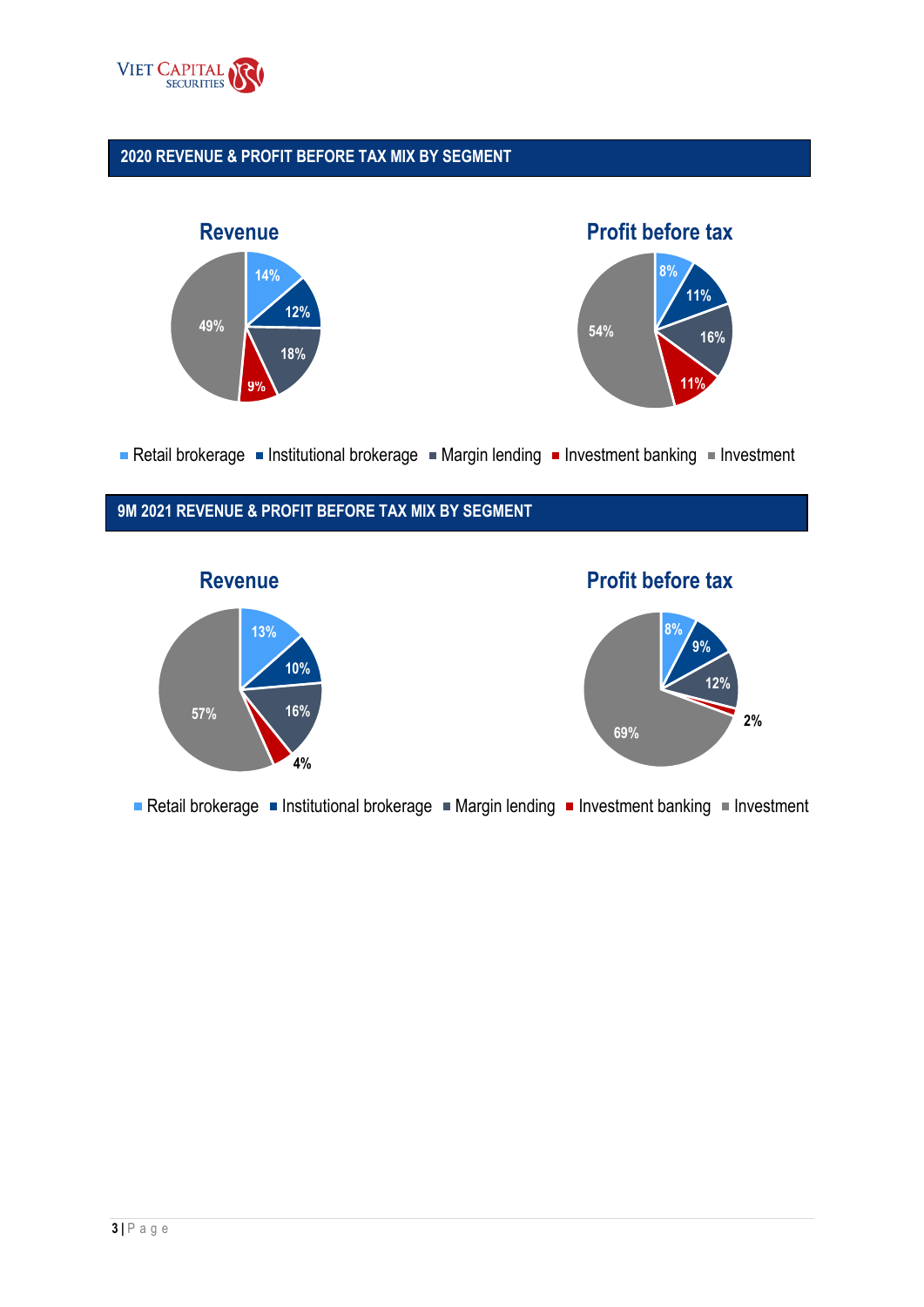

# **Q3 2021 & 9M 2021 Financial Highlights**

# **Income Statement Highlights**

| <b>VND billion</b>        | Q <sub>3</sub> | Q <sub>1</sub> | Q2           | Q <sub>3</sub> | <b>Vs. Q3</b> | <b>Vs. Q2</b> | <b>9M</b> | <b>9M</b> | Change |
|---------------------------|----------------|----------------|--------------|----------------|---------------|---------------|-----------|-----------|--------|
|                           | 2020           | 2021           | 2021         | 2021           | 2020          | 2021          | 2020      | 2021      |        |
| <b>Total revenue</b>      |                |                |              |                |               |               |           |           |        |
| <b>Brokerage</b>          | 84             | 169            | 212          | 229            | 172%          | 8%            | 277       | 610       | 120%   |
| Retail                    | 44             | 92             | 124          | 132            | 200%          | 6%            | 134       | 348       | 160%   |
| <b>Institution</b>        | 40             | 77             | 88           | 98             | 142%          | 11%           | 143       | 262       | 83%    |
| Margin Lending            | 59             | 105            | 138          | 158            | 166%          | 14%           | 217       | 402       | 85%    |
| <b>Investment Banking</b> | 45             | $\mathbf{1}$   | 3            | 102            | 125%          | 3484%         | 67        | 106       | 60%    |
| Investment                | 92             | 506            | 526          | 433            | 368%          | $-18%$        | 511       | 1465      | 187%   |
| <b>Operating expenses</b> | 107            | 346            | 254          | 397            | 270%          | 56%           | 348       | 997       | 186%   |
| Loss on FVTPL (1)         | 30             | 165            | 126          | 140            | 362%          | 11%           | 123       | 430       | 251%   |
| Provisions (2)            | 0              | $\mathbf{0}$   | $\mathbf{0}$ | 0              | N/M           | N/M           | 0         | $\pmb{0}$ | N/M    |
| Other operating expenses  | 77             | 181            | 129          | 258            | 234%          | 100%          | 226       | 567       | 151%   |
| (Net of (1) and (2))      |                |                |              |                |               |               |           |           |        |
| <b>Financial expenses</b> | 33             | 49             | 86           | 98             | 195%          | 13%           | 150       | 233       | 55%    |
| Profit before tax         | 116            | 364            | 504          | 399            | 245%          | $-21%$        | 516       | 1267      | 145%   |
| <b>Brokerage</b>          | 24             | 63             | 81           | 71             | 200%          | $-13%$        | 88        | 215       | 144%   |
| Retail                    | 4              | 45             | 31           | 20             | 443%          | $-34%$        | 27        | 96        | 252%   |
| Institution               | 20             | 17             | 50           | 50             | 154%          | $0\%$         | 60        | 118       | 96%    |
| Margin lending            | 19             | 75             | 46           | 32             | 67%           | $-29%$        | 78        | 153       | 95%    |
| Investment banking        | 33             | $-19$          | $-5$         | 44             | 35%           | N/M           | 35        | 20        | $-42%$ |
| Investment                | 40             | 245            | 382          | 251            | 529%          | $-34%$        | 314       | 879       | 179%   |
| Net profit after tax      | 95             | 292            | 410          | 329            | 245%          | $-20%$        | 417       | 1031      | 147%   |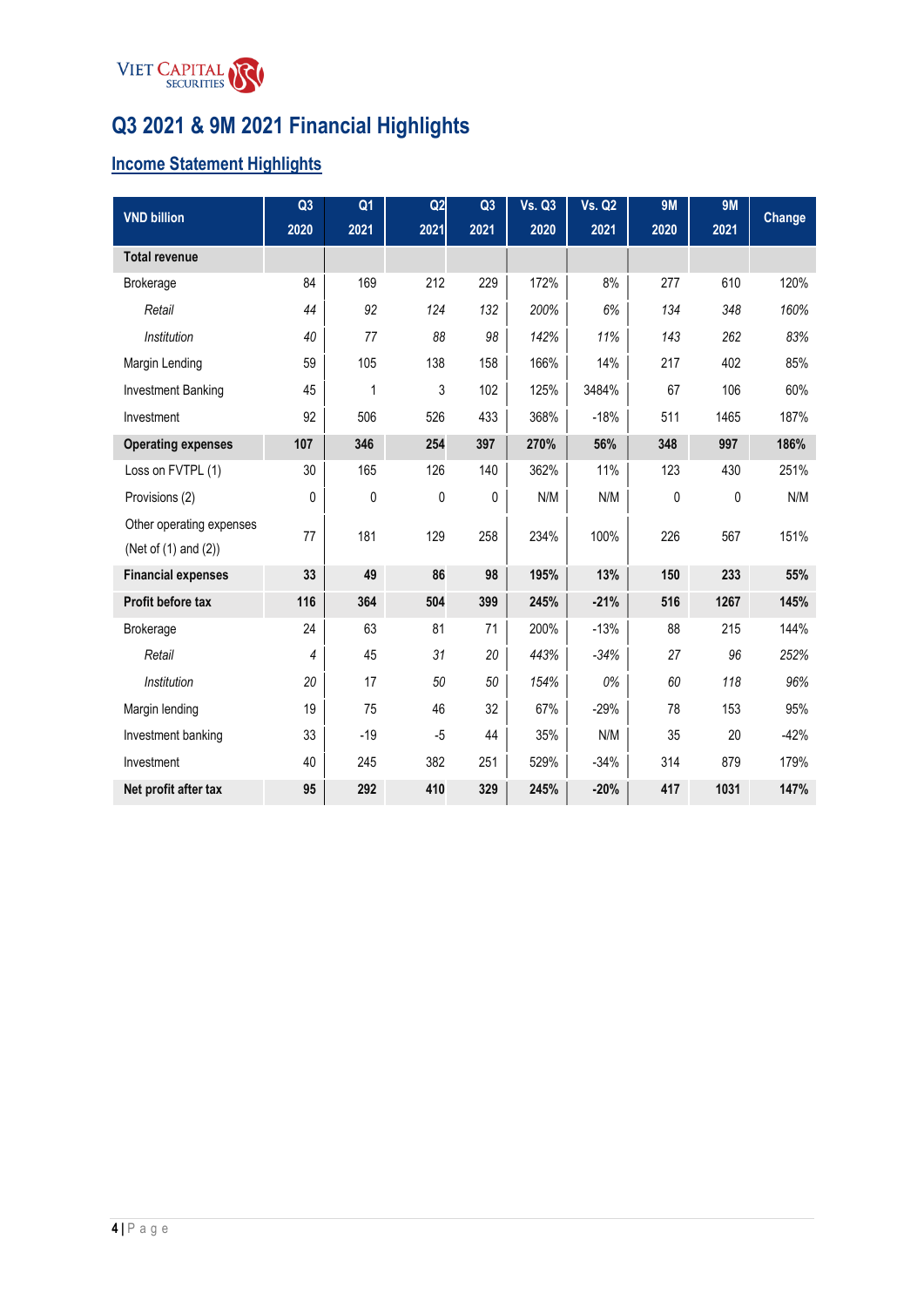

# **Balance Sheet Highlights**

| <b>VND billion</b>              | <b>FY 2018</b> | <b>FY 2019</b> | <b>FY 2020</b> | 9M 2021      |
|---------------------------------|----------------|----------------|----------------|--------------|
| <b>Balance sheet highlights</b> |                |                |                |              |
| Cash and cash equivalents       | 1,144          | 795            | 643            | 655          |
| <b>FVTPL</b>                    | 425            | 795            | 615            | 939          |
| Held-to-maturity (HTM)          | -              | 262            | 106            | 72           |
| Margin lending                  | 2,792          | 3,032          | 3,882          | 6,449        |
| Available-for-sale (AFS)        | 2,039          | 1,731          | 2,713          | 5,204        |
| <b>Debt</b>                     | 2,320          | 2,563          | 3,364          | 6,333        |
| Short-term debts                | 2,320          | 2,563          | 3,364          | 6,333        |
| Long-term debts                 | 0              | 0              | $\mathbf 0$    | $\mathbf{0}$ |
| <b>Total Assets</b>             | 6,510          | 7,243          | 8,382          | 13,666       |
| <b>Total Liabilities</b>        | 2,867          | 3,191          | 3,861          | 7,329        |
| <b>Total Equity</b>             | 3,643          | 4,052          | 4,522          | 6,338        |

| <b>Key financial ratios</b>             | FY 2018 | <b>FY 2019</b> | <b>FY 2020</b> | 9M 2021 |
|-----------------------------------------|---------|----------------|----------------|---------|
| Total Debts / Equity                    | 63.7%   | 63.2%          | 74.4%          | 99.9%   |
| Net Debts (*) / Equity                  | 32.3%   | 43.6%          | 60.2%          | 89.6%   |
| <b>Total Liabilities / Total Assets</b> | 44.0%   | 44.1%          | 46.1%          | 53.6%   |
| <b>ROA</b>                              | 12.7%   | 10.1%          | 9.8%           | 12.5%   |
| <b>ROE</b>                              | 24.7%   | 18.0%          | 17.9%          | 25.5%   |
| <b>ROE</b> (**)                         | 28.5%   | 19.9%          | 19.7%          | 31.1%   |
| BVPS (VND)                              | 11.175  | 12,246         | 13,616         | 19.032  |

*(\*) Net debt = Total debts – CCE (Cash & cash equivalents)*

*(\*\*) This ROAE ratio is calculated based on Total Equity net of differences due to asset revaluation*